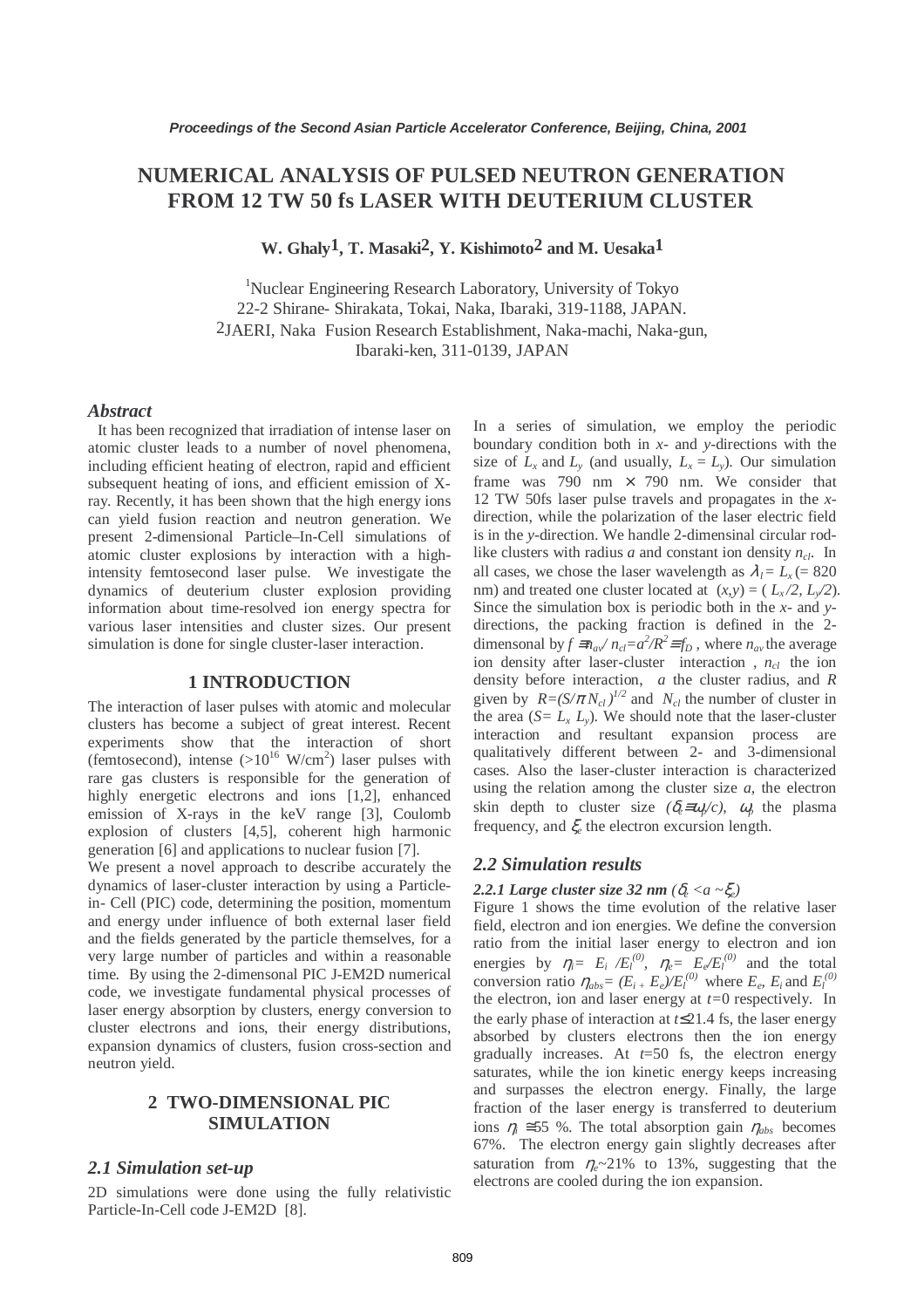

**Fig.1 Time-evolution of laser field energy, electron and ion kinetic energies for the cluster size of 32 nm.**

Figure 2 shows the electron and ion number density distributions in the frame at the early interaction time (21.4fs) and the later time (85.4fs). The clear high-density electron core exists, many clusters electrons leave the host cluster and distribute over the entire frame. From Figs. 1 and 2, the process of ion energy gain can be regarded the *ambipolar* expansion due to the electrostatic acceleration near the ion front. The electrostatic field that arises from the local charge separation near the ion vacuum interface accelerates ions to higher energies. The *ambipolar* expansion is triggered by strong electrostatic field due to the electron pressure induced in the ion expansion front. *ambipolar* expansion due to the electrostatic acceleration near the ion front. The electrostatic field that arises from the local charge separation near the ion vacuum interface And the plasma expand into vacuum and subsequent fast ions are generated as shown in Fig. 4.

Figure 3 shows the electron and ion energy distributions at different times. The cluster electrons are rapidly heated in the early interaction phase. At *t*=21.4fs a high-energy tail component with two temperatures is formed. At *t*=42.7 fs the distribution function is fully developed and after this time the high-energy component gradually reduces. This results from the cooling of electrons served n Fig. 1*.* At *t*=107.2 fs the average electron energy is 12 keV, but the tail component is approximately 20 keV. Fig. 3(b), the ions are slowly accelerated in accordance with he development of the electron energy distribution and shown a nearly flat component of high energies with a sharp edge and the average ion energy reaches 46 keV with high-energy ions beyond 100 keV in the last distribution. Such nearly flat energy distribution may be effective in producing large amount of DD-fusion reactions, since the cross section greatly increases as deuterons exceed 100 keV. By employing obtained ion distributions as shown in Fig. 3, we estimate the fusion yield assuming the interaction region by the plasma filament with the diameter  $100 \mu m$  and axial length  $500$  $\mu$ m (interaction volume: 3.39×10<sup>-6</sup>cm<sup>-3</sup>) and the disassembly time <sup>τ</sup>*d* of 20 ps. The estimated fusion cross section is  $\langle \sigma v \rangle_{DD} \approx 1.74 \times 10^{-17} \text{ cm}^3 \text{ sec}^{-1}$  and the total reaction rate is  $\langle \sigma v \rangle_{DD} n_D^2 \approx 8.32 \times 10^{23} \text{ cm}^3 \text{sec}^1$ . The



**Fig.2 Electron and ion number density distributions at 21.4, 85.6 fs for cluster size of 32 nm.**

expected fusion neutron yield is estimated as  $N \approx 3.2 \times 10^7$ by using the equation  $N \cong (\tau_d/2) \int <\sigma v >_{DD} n_D^2 dV$ .



**Fig. 3 Electron and ion energy distributions at different times for cluster radius** *a***=32 nm and high density**



**Fig. 4 Coulomb explosion and hydrodynamic ambipolar expansion**

## 2.2.2 Small cluster size 16 nm  $(a < \delta_e < \xi_e)$

As the cluster size becomes small ( *a*~ 16 nm), the total particle number and corresponding Coulomb energy contained per cluster become small. The laser energy conversion is also relatively small compared with the case of *a*=32 nm. This is because the number of electrons interacting with the laser field  $N<sub>int</sub>$  is smaller in the case of